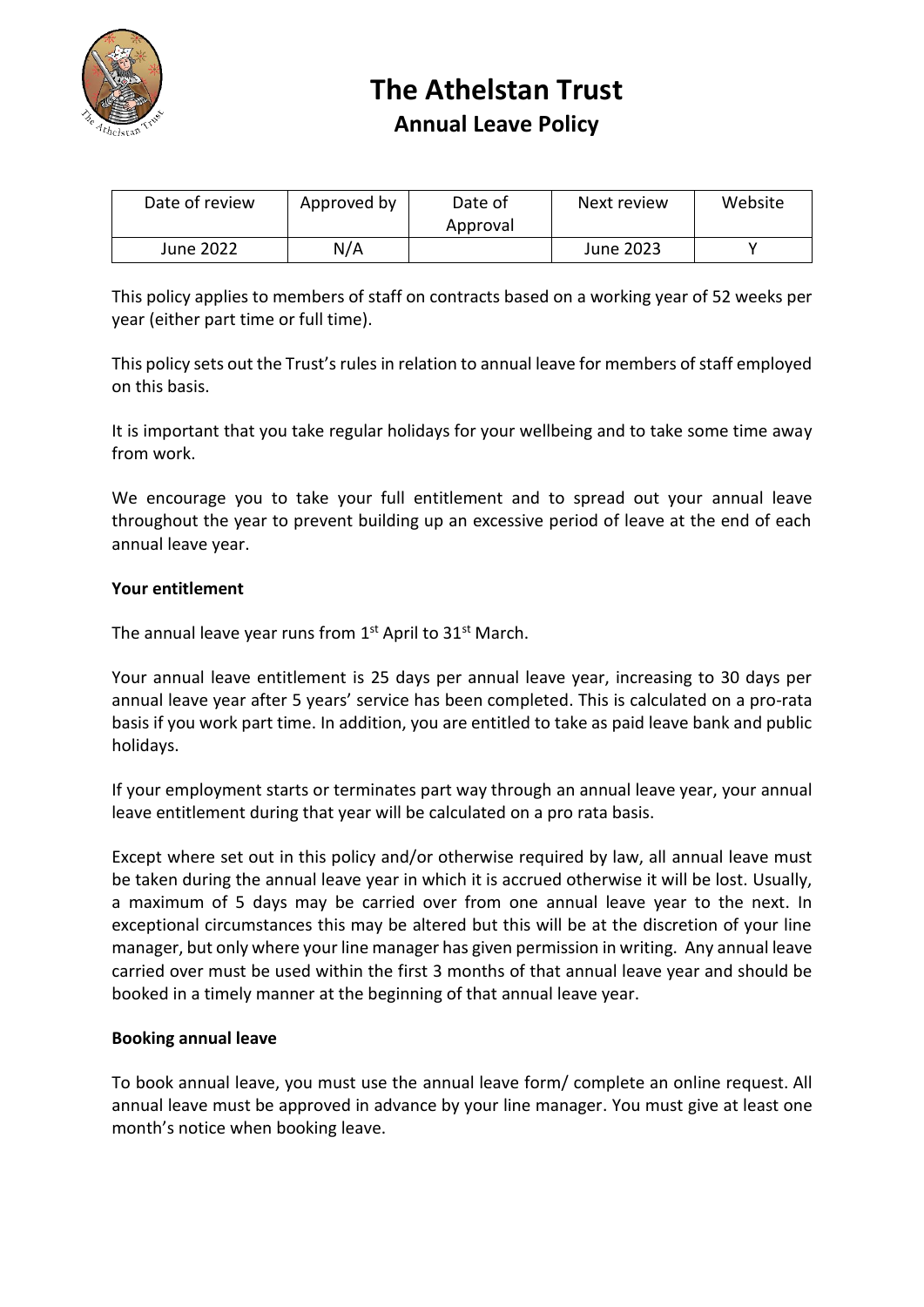

## **The Athelstan Trust Annual Leave Policy**

Every effort will be made to meet a request for annual leave. However, there may be circumstances where your line manager may turn down your annual leave request due to operational needs or where there is insufficient capacity within the Trust to accommodate high levels of leave.

Requests for annual leave within term time will not be automatically approved and will have to be agreed by your line manager.

## **Taking annual leave**

During the first year of your employment, unless your line manager has given permission in writing, the amount of leave that you may take is limited to the amount of leave that you have accrued at that time.

We reserve the right to require you to take leave on specified dates including periods of shut down and to avoid staff accruing large amounts of untaken annual leave. In such circumstances, you will receive notice that is at least twice the number of working days that you are required to take.

## **Pay for annual leave**

You will receive normal pay during any day taken as part of your annual leave entitlement.

You are not entitled to pay in lieu of annual leave not taken, except on termination.

### **Annual leave entitlement and family leave**

You will continue to accrue your annual leave entitlement during any period of family leave (i.e. maternity, paternity, adoption and shared parental leave).

You should make every effort to take any outstanding annual leave entitlement before commencing family leave or immediately after your family leave has ended. Any annual leave entitlement that has not been taken because of family leave may be carried over into the next annual leave year with the agreement of your line manager.

### **Annual leave and sickness**

Please see paragraphs 13 and 14 of the sickness policy as set out in the employment manual.

### **Annual leave pay on termination of employment**

On the termination of your employment, you will receive a payment in lieu of accrued and untaken annual leave for that annual leave year.

You may be required to take outstanding annual leave during your notice period.